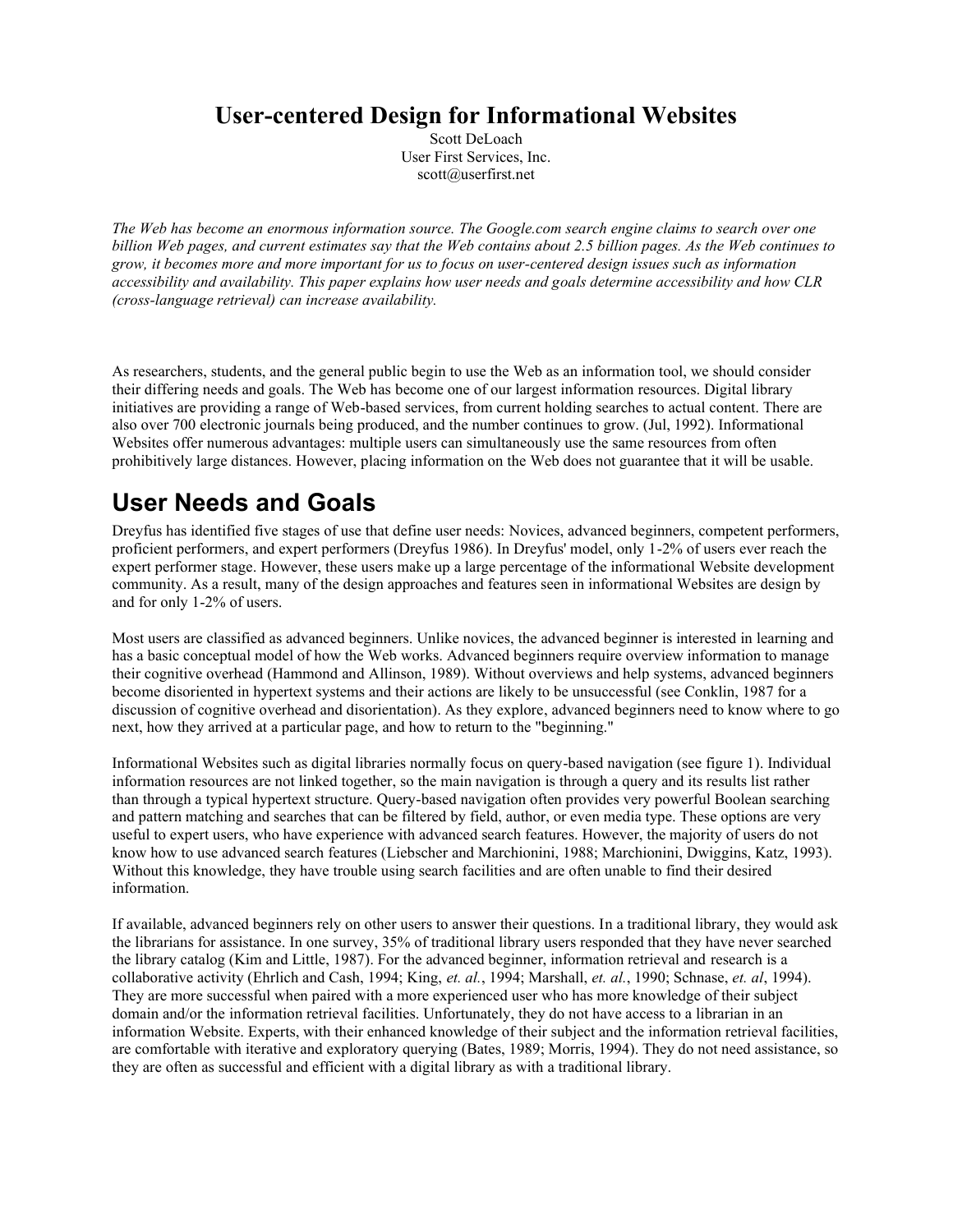| library home            | list alphabetically<br><b>ACM Digital Library</b> | list by SIG                                                     | search library                                                                                                                       | register DL                 | subscribe DL | feedback |  |
|-------------------------|---------------------------------------------------|-----------------------------------------------------------------|--------------------------------------------------------------------------------------------------------------------------------------|-----------------------------|--------------|----------|--|
| acn                     | search                                            |                                                                 |                                                                                                                                      |                             |              |          |  |
|                         | Search the Digital Library                        |                                                                 |                                                                                                                                      |                             |              |          |  |
| <b>Search Articles:</b> |                                                   |                                                                 |                                                                                                                                      |                             |              |          |  |
| Terms:                  |                                                   |                                                                 |                                                                                                                                      |                             |              |          |  |
| <b>In Fields:</b>       | $\square$ stem)                                   | C all words C any words C exact phrase C subject C expression ( |                                                                                                                                      |                             |              |          |  |
|                         | ☑ Title (64,016)                                  |                                                                 | $\Box$ Reviews (2,654)                                                                                                               |                             |              |          |  |
|                         |                                                   | □ Full-Text (56,926)                                            |                                                                                                                                      | $\Box$ Index Terms (52,428) |              |          |  |
|                         | $\Box$                                            | Abstract (18,175)                                               |                                                                                                                                      | (Number of articles)        |              |          |  |
| <b>Authors:</b>         |                                                   |                                                                 |                                                                                                                                      |                             |              |          |  |
|                         |                                                   |                                                                 | $\Theta$ all names $\hspace{0.1 cm} \mathbb{C}$ any name $\hspace{0.1 cm} \mathbb{C}$ expression $\hspace{0.1 cm}$ ( $\Box$ soundex) |                             |              |          |  |
|                         | Limit Your Search To:                             |                                                                 |                                                                                                                                      |                             |              |          |  |
| <b>Publication:</b>     |                                                   | All Journals and Proceedings                                    |                                                                                                                                      |                             |              |          |  |
| Published Since: Month  |                                                   | Year $\overline{\tau}$                                          |                                                                                                                                      |                             |              |          |  |
| <b>Published</b>        | Month                                             | Year $\tau$                                                     |                                                                                                                                      |                             |              |          |  |
| <b>Before:</b>          |                                                   |                                                                 |                                                                                                                                      |                             |              |          |  |
| search                  |                                                   |                                                                 |                                                                                                                                      |                             |              |          |  |
|                         |                                                   |                                                                 |                                                                                                                                      |                             |              |          |  |

**Figure 1. ACM's Digital Library (acm.org)**

# **Designing for Accessibility**

Since advanced beginners have trouble with query-based navigation, we must provide alternate navigational tools. Online documentation systems typically provide a table of contents (TOC) and index. Research has shown that users prefer and are more successful using a TOC and index than using a search facility (Soderson, 1987; Gordon, *et. al.*  1988). In a study comparing indices to TOCs, users were found to prefer the index (Nichols, 1996). These studies suggest that most users would benefit from TOCs and indices in informational Websites. They also suggest that most users would use a TOC and index more often than a search facility.

Current research in the design of TOCs suggests that users feel overwhelmed by deep menus. Less experienced users expect online TOCs to mimic print TOCs: they want to start with broad, generic categories and then drill down to more specific categories (Marchionini, 1989). Search time and errors have been shown to increase with depth, and user preference has been shown to decrease with depth (Kiger, 1984; Jacko, and Salvendy, 1996). Obviously, informational Websites will require large TOC hierarchies. Based on this research, informational Websites should provide TOCs that are narrow at the top and bottom and wide in the middle. This combination has been show to be most effective among a wide range of users (Lee and MacGregor, 1985; Norman, 1991).

An index is a highly successful navigation tool when it includes the user's search term. In one study with print indices, users were 75% successful when their term appeared in the index. When their term did not appear in the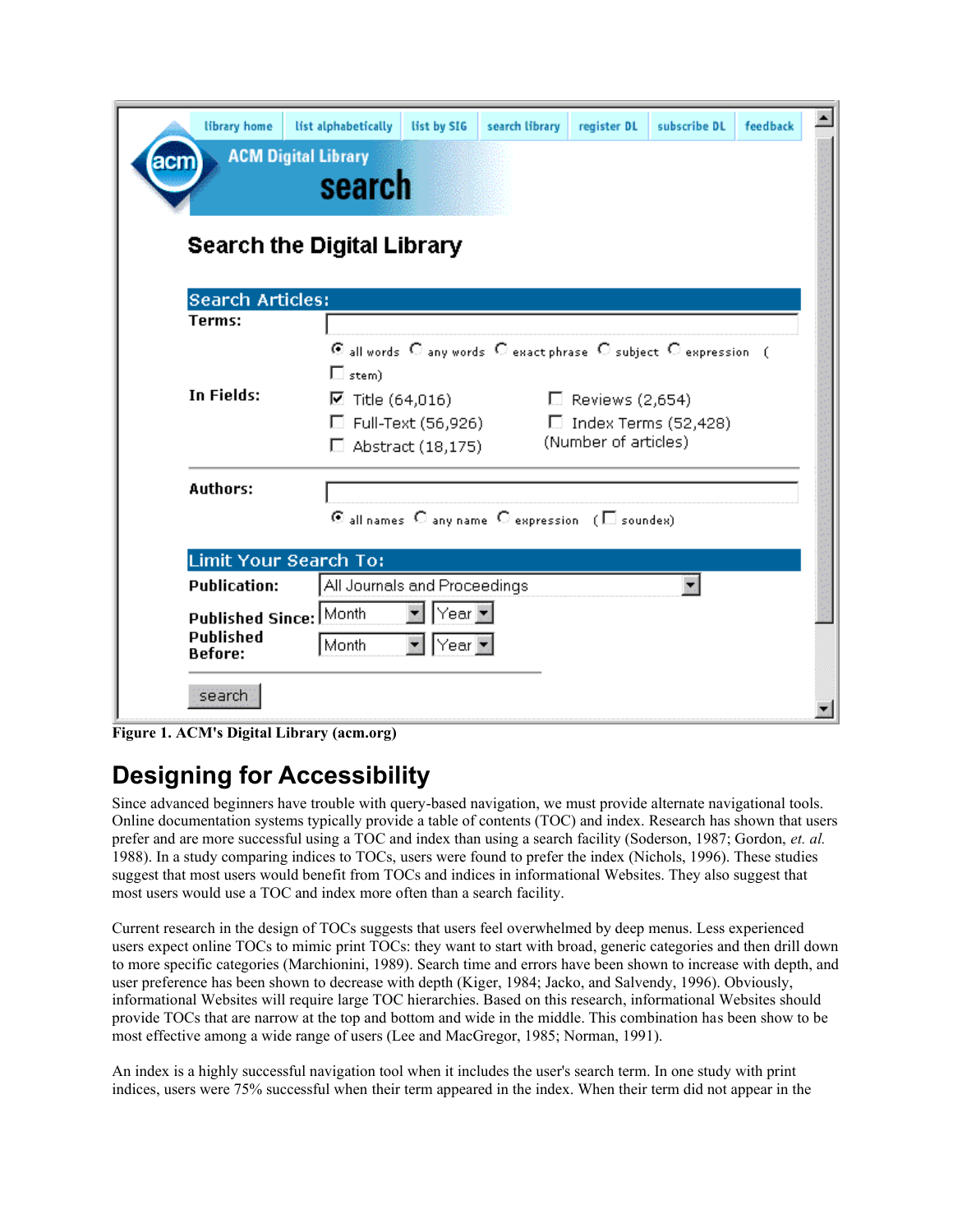index, the users' success rate dropped to 4% (Yussen, *et. al.*, 1993). This research suggests that standardized keyword lists and synonyms are extremely valuable in index development.

## **Increasing Availability**

With the growing popularity of Spanish and Chinese on the Web, English will soon be displaced as the Web's most popular language. Cross-language retrieval (CLR) research seeks to provide accessibility across multiple languages. This research is focused on a number of solutions, including interactive query formulation, query enrichment, and cognate matching (Ballesteros and Croft, 1997; Buckley, *et. al.*, 1997; Davis, *et. al.*, 1997; Jordan, *et. al.*, 1993; Hayaski, *et. al.*, 1997; Resnik, 1997). Current CLR projects include SPIRIT (English, French, and German), CRISTAL (English, French, and Italian), TransLib (English, French, German, Spanish, and Greek). Altavista's BabelFish supports English, Spanish, German, Portugese, French, Italian, Russian, Japanese, Korean, and Chinese. Although CLR approaches are still prone to errors and decrease search efficiency, they are increasing availability of non-English documents. Unlike other approaches, such as Unicode, CLR is a query-based approach and does not require changes to the information. It remains to be seem how CLR approaches might be applied to TOCs and indices, but CLR is definitely increasing availability.

### **References**

Jul, Erik (1992). "Of barriers and breakthroughs." *Computers in Libraries*.

Dreyfus, Hubert L. and Stuart E. (1986). *Mind Over Machine*. New York: The Free Press.

Hammond, N. and Allinson, L. (1989). "Extending hypertext for learning: An investigation of access and guidance tools." *Proceedings of People and Computers V,* 293-304.

Beach, L. and Lipshitz, R. (1993). "Why classical decision theory is an inappropriate standard for evaluating and aiding most human decision making. In G. Klein, J. Orasanu, R. Calderwood, and C. Zsambok (Eds.) *Decision Making in Action: Models and Methods.* Norwood, NJ: Ablex.

Orasanu, J. and Connolly, T. (1993). "The reinvention of decision making." In G. Klein, J. Orasanu, R. Calderwood, and C. Zsambok (Eds.) *Decision Making in Action: Models and Methods.* Norwood, NJ: Ablex.

Kellogg, R. (1994). *The Psychology of Writing*. New York: Oxford.

Nielsen J. and Levy, J. (1994). "Measuring usability: preference versus performance." *Communications of the ACM*, *37(4)*, 66-75.

Liebscher, Peter, Marchionini, Gary. (1988). "Browse and analytical search strategies in a full-text CD-ROM encyclopedia." *School Media Library Quarterly,* 223-232.

Marchionini, Gary, Dwiggins, Sandra, Katz, Andrew, Lin, Xia. (1993). "Information seeking in full-text end-useroriented search systems: The roles of domain and search expertise." *LISR 15,* 35-69.

Kim, C. H., and Little, R. D. (1987). *Public library users and uses: A market research handbook*. Metuchen, NJ: Scarecrow Press.

Ehrlich, K. and Cash D. (1994). "Turning information into knowledge: Information finding as a collaborative activity." In *Proceedings of Digital Libraries '94*, College Station, Texas.

King, G. Kung, H., Grosz, B., Verba S., Flecker, D., Kahin, B. (1994). "The Harvard self-enriching library facilities (SELF) project." In *Proceedings of Digital Libraries '94,* College Station, Texas.

Marshall, C. Shipman, F., McCall, R. (1990). "Putting digital libraries to work: Issues from experiene with community memories." In *Proceedings of Digital Libraries '94,* College Station, Texas.